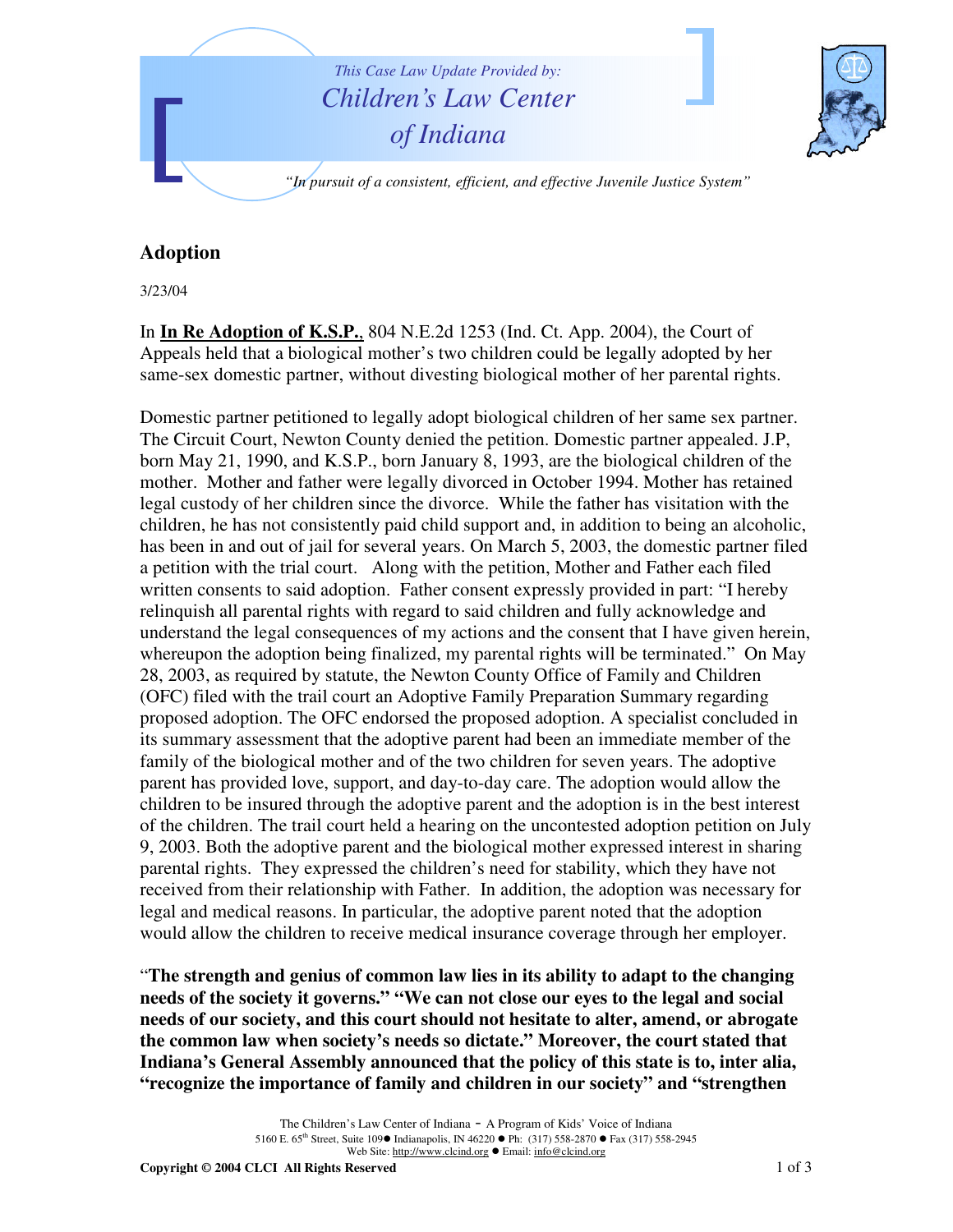**family life by assisting parents to fulfill their parental obligations." I.C. 31-10-2-1(1) and (4**). **"Thus the liberal construction rule must be tempered by a counterbalancing rule, that is, neither should the adoption statute be so liberally construed that it would destroy the safeguards erected for preservation of the family." (quoting Adoption of Thomas, 431 N.E.2d 506, 512 (Ind. Ct App.1982).** The Court of Appeals looked to I.C. 31-19-15-1 (the divesting statute) which provides, "Except as provided in section 2 of this chapter or I.C. 31-19-16, if the biological parents of an adopted person are alive, the biological parents are: (1) relieved of all legal duties and obligations to the adopted child; and (2) divested of all rights with respect to the child after the adoption." This statute provides two specific exceptions to the general rule that an adoption divest all parental rights of a living biological parent. The exception pertinent to the present case I.C. 31-19-16-2 addresses stepparent adoption. The Code states in pertinent part that, (a) If the adoptive parent of a child is married to a biological parent of the child, the parent-child relationship of the biological parent is not affected by the adoption; (b) After the adoption, the adoptive mother or father, or both: (1) occupy the same position toward the child that the adopted father or the adoptive mother, or both, would occupy if the adoptive father or mother, or both, were the biological father or mother; and (2) are jointly and severally liable for the maintenance and education of the person. The court found that the legislature could not have intended such a destructive and absurd result. The court stated, "The strength and genius of common law lies in its ability to adapt to the changing needs of the society it governs." "We can not close our eyes to the legal and social needs of our society, and this court should not hesitate to alter, amend, or abrogate the common law when society's needs so dictate." Moreover, the court stated that Indiana's General Assembly announced that the policy of this state is to, inter alia, "recognize the importance of family and children in our society" and "strengthen family life by assisting parents to fulfill their parental obligations." I.C. 31- 10-2-1(1) and (4). "Thus the liberal construction rule must be tempered by a counterbalancing rule, that is, neither should the adoption statute be so liberally construed that it would destroy the safeguards erected for preservation of the family." (quoting Adoption of Thomas, 431 N.E.2d 506, 512 (Ind. Ct App.1982). Additionally, the court found that despite the narrow wording of the step parent exception, it could not conclude that the legislature ever meant to terminate the parental rights of a biological parent who intended to continue raising a child with the help of a partner. Such a narrow construction would produce the unreasonable and irrational result of defeating adoptions that are otherwise indisputably in the best interest of children. Further, the court states, that when social mores change, governing statutes must be interpreted to allow for those changes in a manner that does not frustrate the purposes behind the enactment. To deny children of same-sex partner, as a class, the security of a legally recognized relationship with their second parent serves no legitimate state interest. By allowing same-sex adoptions to come within the step-parent exception of section 448, we are furthering the purposes of the statute as was originally intended by allowing the children of such unions the benefit s and security of a legal relationship with their de facto second parents.

The Court found that it was not their duty to approve or disapprove of the relationship between the natural mother and her same-sex partner. Whether the court approved or not,

> The Children's Law Center of Indiana - <sup>A</sup> Program of Kids' Voice of Indiana 5160 E. 65<sup>th</sup> Street, Suite 109● Indianapolis, IN 46220 ● Ph: (317) 558-2870 ● Fax (317) 558-2945 Web Site: http://www.clcind.org ● Email: info@clcind.org